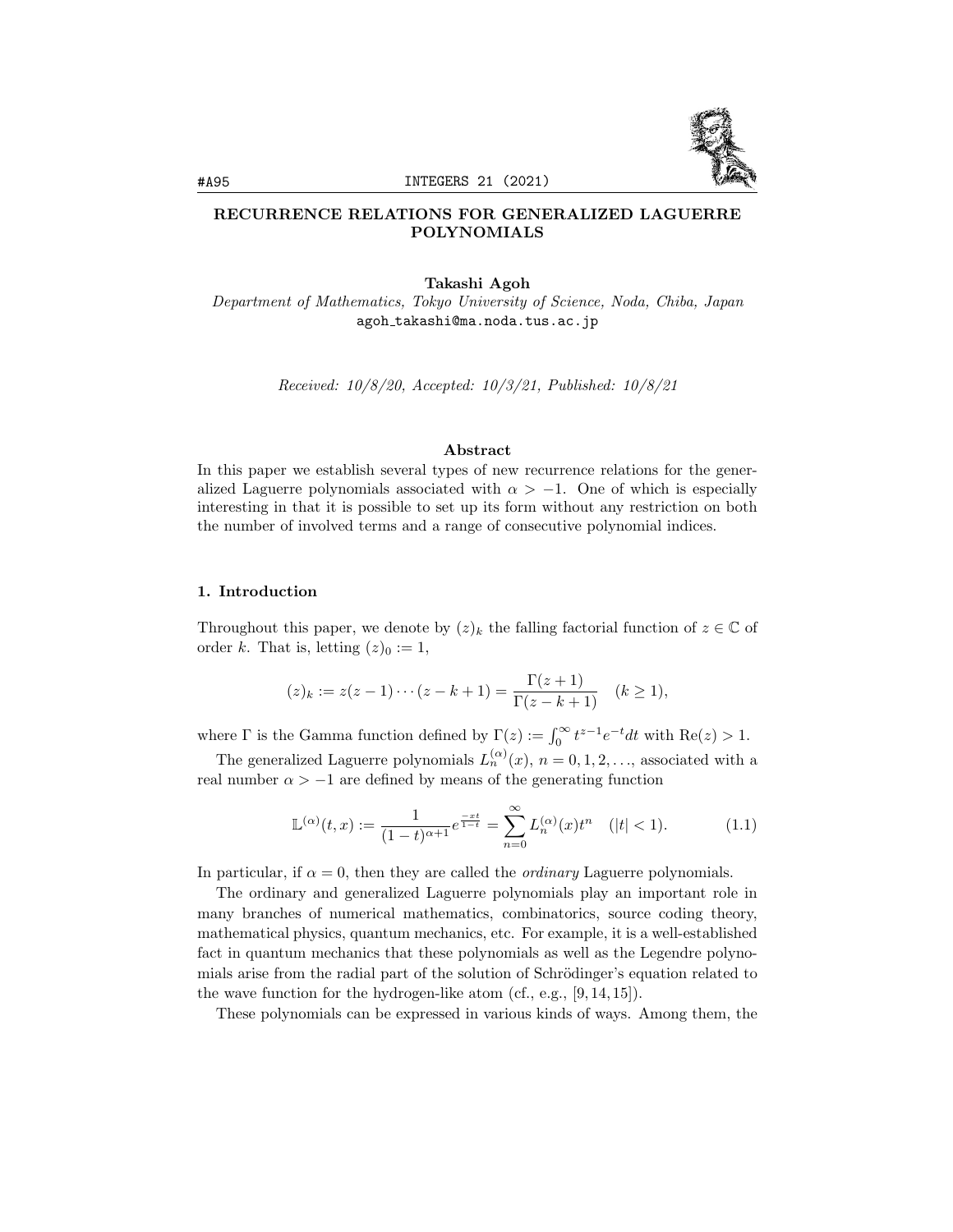most important and significant one is the Rodrigues formula

$$
L_n^{(\alpha)}(x) = \frac{e^x x^{-\alpha}}{n!} \frac{d^n}{dx^n} (e^{-x} x^{n+\alpha}) = \frac{x^{-\alpha}}{n!} \left(\frac{d}{dx} - 1\right)^n x^{n+\alpha},\tag{1.2}
$$

which yields a well-known expansion formula in terms of confluent hypergeometric functions of the first order, namely

$$
L_n^{(\alpha)}(x) = \sum_{k=0}^n \binom{\alpha+n}{n-k} \frac{(-x)^k}{k!} = \binom{\alpha+n}{n} {}_1F_1\binom{-n}{\alpha+1} ; x,
$$
 (1.3)

where  $\binom{\alpha+n}{k} := \frac{(\alpha+n)_k}{k!}$  and  ${}_1F_1\binom{-n}{\alpha+1}$ ;  $x\rangle := \sum_{k=0}^n \frac{(-n)_k}{(\alpha+1)_k}$  $\frac{(-n)_k}{(\alpha+1)_k} \frac{x^k}{k!}$  $\frac{x^{n}}{k!}$  (for details the reader is referred to [8]). Further, they can be expressed by a contour integral such that

$$
L_n^{(\alpha)}(x) = \frac{1}{2\pi i} \oint_C \frac{e^{-\frac{x}{1-t}}}{(1-t)^{\alpha+1} t^{n+1}} dt,
$$

where the contour circles the origin once in a counterclockwise direction, but not enclosing the point  $z = 1$ .

Among many known recurrence relations satisfied by these polynomials, the most fundamental one is the familiar three-term identity, namely

$$
(n+1)L_{n+1}^{(\alpha)}(x) = (\alpha+2n+1-x)L_n^{(\alpha)}(x) - (\alpha+n)L_{n-1}^{(\alpha)}(x),
$$
 (1.4)

which can be derived in various ways (for reference, see a short proof given in the next section). One may alternatively define them by means of (1.4) having the initial values  $L_0^{(\alpha)}(x) = 1$  and  $L_1^{(\alpha)}(x) = -x + \alpha + 1$ . As is a well-known fact, the family of these polynomials constitutes a complete orthogonal system in the Sobolev space  $L^2_{\varphi_\alpha}(\mathbb{R}^+)$  with the weight function  $\varphi_\alpha(x) := x^\alpha e^{-x}$ , precisely

$$
\int_0^\infty L_m^{(\alpha)}(x)L_n^{(\alpha)}\varphi_\alpha(x)dx = \frac{\Gamma(n+1+\alpha)}{n!}\delta_{mn} \quad (m,n \ge 0),\tag{1.5}
$$

where  $\delta_{mn}$  is Kronecker's symbol (for more details, see, e.g., [17, 20, 21]).

Moreover, it should be mentioned that these polynomials satisfy the second-order linear differential equation

$$
xy''(x) + (\alpha + 1 - x)y'(x) + ny(x) = 0 \quad (n \ge 0),
$$
\n(1.6)

which is usually called the *Laguerre equation*. In addition, they are eigenfunctions of the corresponding Sturm-Liouville problem. As a matter of fact, with the above function  $\varphi_{\alpha}(x)$  and the eigenvalues n, it follows that (cf. [10, 13])

$$
(x\varphi_{\alpha}(x)\cdot (L_n^{(\alpha)}(x))')' + n \cdot \varphi_{\alpha}(x)L_n^{(\alpha)}(x) = 0.
$$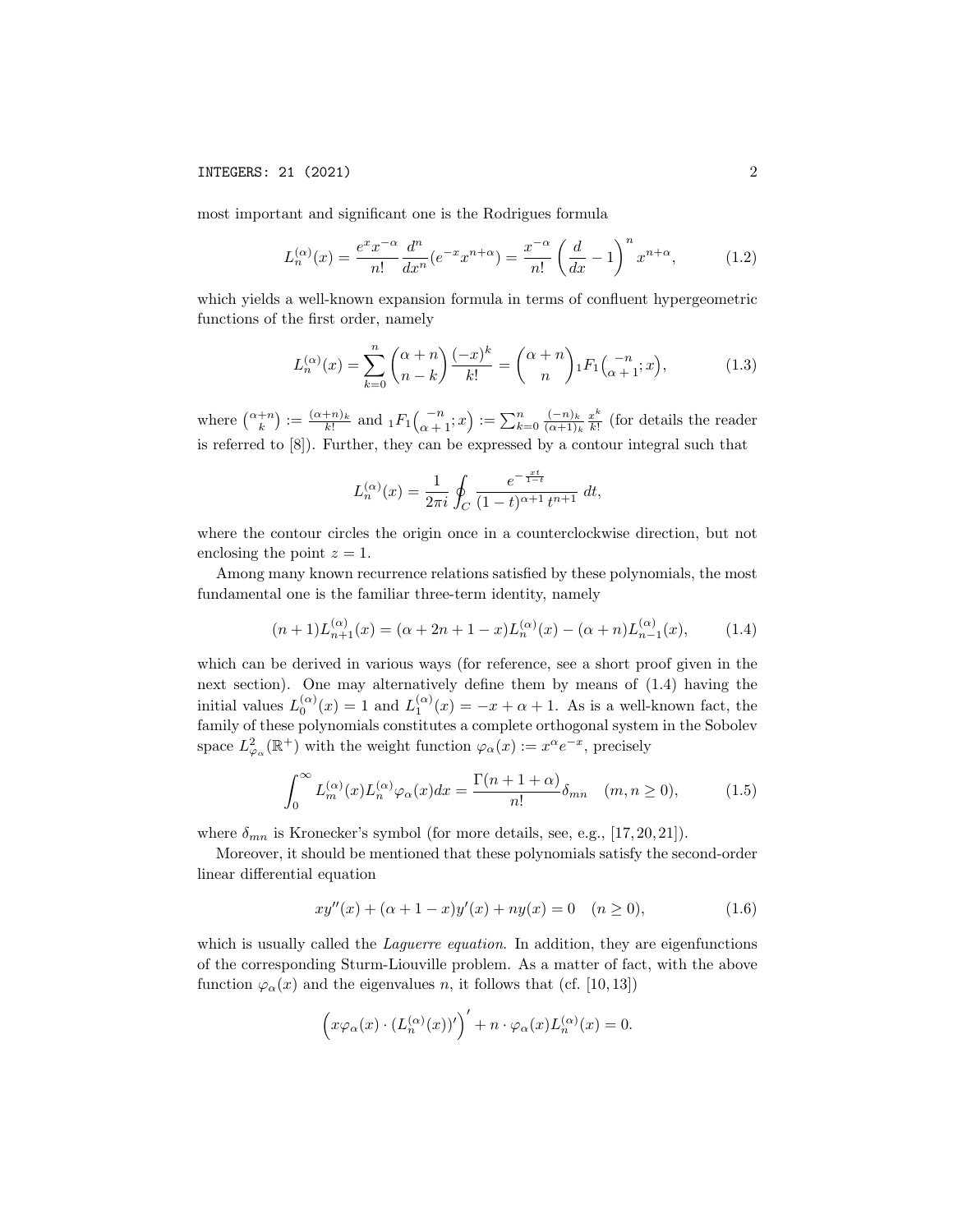This paper is, to a large extent, motivated by special types of recurrence relations for classical Bernoulli, Euler, Genocchi, Hermite, and other related numbers and polynomials. Various kinds of shortened (or incomplete) recurrence relations for them have been studied over the years, which are, in a sense, curious and unusual, but remarkable in that some of the preceding numbers or polynomials are completely excluded from given identities (for instance, see, e.g., [1–5]). For example, as is commonly known, the Hermite polynomials  $H_n(x)$ ,  $n = 0, 1, 2, \ldots$ , defined by the generating function

$$
e^{-t^2+2xt} = \sum_{n=0}^{\infty} \frac{H_n(x)}{n!} t^n \quad (|t| < \infty)
$$

satisfy the three-term recurrence relation

$$
H_{n+1}(x) - 2xH_n(x) + 2nH_{n-1}(x) = 0 \quad (n \ge 1)
$$
\n(1.7)

with the initial values  $H_0(x) = 1$  and  $H_1(x) = 2x$ . For (1.7) and other related details, see, e.g.,  $[6, 19, 20]$ . Besides of  $(1.7)$ , it has been verified that they also satisfy for any integer  $n \geq 0$ ,

$$
\sum_{j=0}^{n+1} \left\{ \binom{n}{j} + \binom{n+1}{j} \right\} (-4x)^j H_{2n+1-j}(x) = 0 \quad \text{(cf. [4, (3.14)]).} \tag{1.8}
$$

As one may see at a glance, the first n polynomials  $H_i(x)$ ,  $j = 0, 1, \ldots, n - 1$ , are fully missing from this identity. Therefore, we may state that (1.8) is one of typical examples of shortened recurrence relations, as well as (1.7).

The main aim of this paper is to investigate various types of recurrence relations for generalized Laguerre polynomials. In Section 2, as a preliminary, after giving a short proof of (1.4) just for future reference, we reproduce some basic and useful properties of these polynomials. In Section 3, as our main results, we establish several kinds of new recurrence relations involving also shortened ones by using the generating function method. One of which is especially interesting in that it is involved deeply with (1.4) and it is possible to set up freely as one's will without any restriction on both the number of involved terms and a range of consecutive polynomial indices (see Theorem 3.3 and Corollary 3.4 below). We conclude this paper, in Section 4, with some additional remarks on a certain differential property of these polynomials, which is applicable to searching for differential equations satisfied by them.

### 2. Preliminary

We start this section by giving a simple proof of (1.4) just for future reference. Of course various methods of proof are available, but perhaps the simplest being to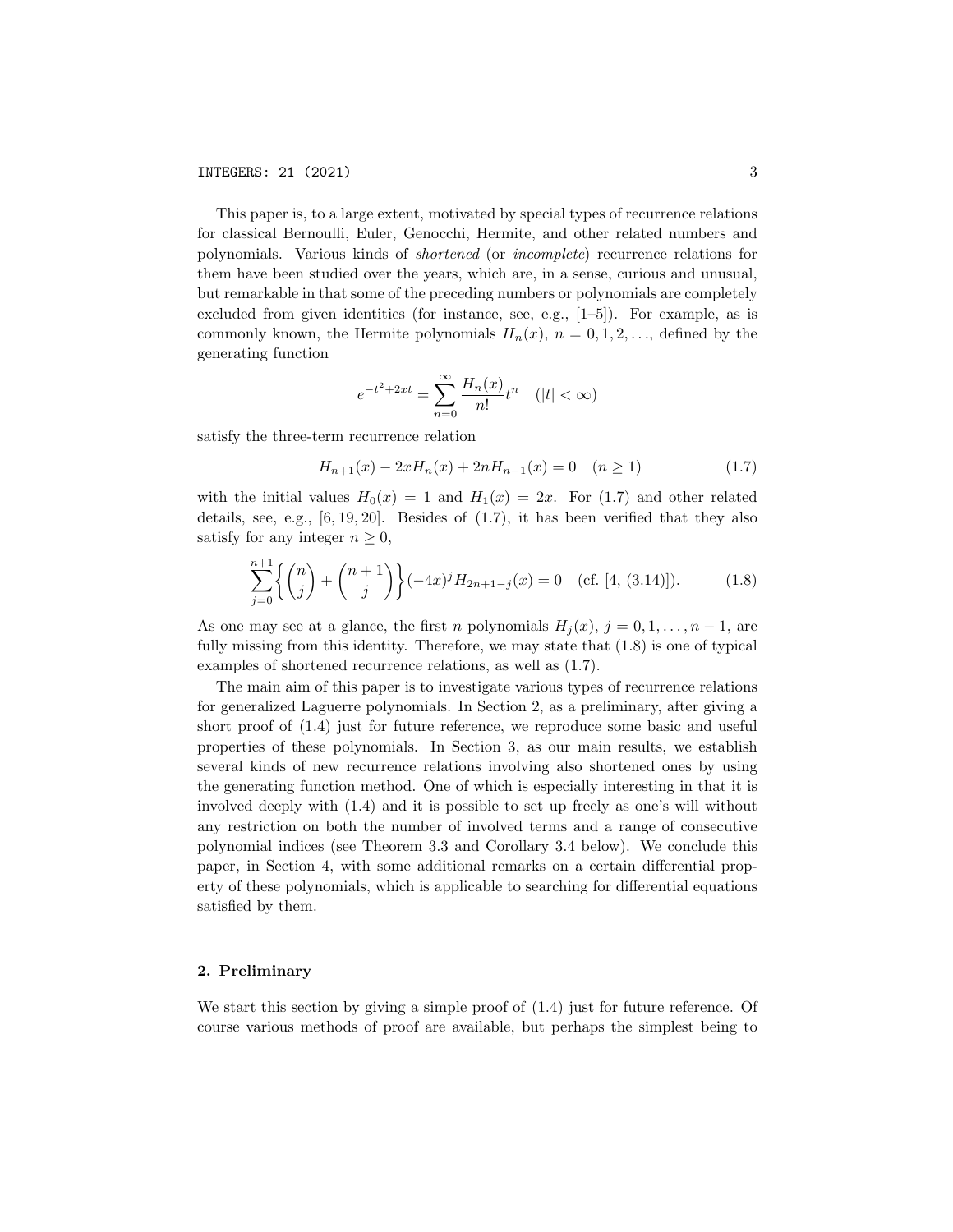use the power series for  $\mathbb{L}^{(\alpha)}(t,x)$  as defined in (1.1).

*Proof of* (1.4). Let  $D_t := \frac{d}{dt}$ , a differential operator with respect to t. It is easy to show that the first derivative of  $\mathbb{L}^{(\alpha)}(t,x)$  can be calculated as follows:

$$
D_t \mathbb{L}^{(\alpha)}(t, x) = \left(\frac{\alpha + 1}{1 - t} - \frac{x}{(1 - t)^2}\right) \mathbb{L}^{(\alpha)}(t, x). \tag{2.1}
$$

Thus multiplying both sides by  $(1-t)^2$ , we get

$$
(1-t)^2 D_t \mathbb{L}^{(\alpha)}(t,x) = \{(\alpha+1)(1-t) - x\} \mathbb{L}^{(\alpha)}(t,x),
$$

that is, as power series expression,

$$
\sum_{n=0}^{\infty} n L_n^{(\alpha)}(x) t^{n-1} - 2 \sum_{n=0}^{\infty} n L_n^{(\alpha)}(x) t^n + \sum_{n=0}^{\infty} n L_n^{(\alpha)}(x) t^{n+1}
$$
  
=  $(\alpha + 1) \left( \sum_{n=0}^{\infty} L_n^{(\alpha)}(x) t^n - \sum_{n=0}^{\infty} L_n^{(\alpha)}(x) t^{n+1} \right) - x \sum_{n=0}^{\infty} L_n^{(\alpha)}(x) t^n.$ 

Equating the coefficients of  $t^n$  on both sides, we have

$$
(n+1)L_{n+1}^{(\alpha)}(x) - 2nL_n^{(\alpha)}(x) + (n-1)L_{n-1}^{(\alpha)}(x)
$$
  
=  $(\alpha+1)\left(L_n^{(\alpha)}(x) - L_{n-1}^{(\alpha)}(x)\right) - xL_n^{(\alpha)}(x),$ 

which leads to (1.4) by gathering similar terms together.

We will later reprove (1.4) in a different way from the above argument, to be accurate, as a consequence of a certain recurrence relation (see (3.4) below).

The following binomial sum of falling factorials may be almost obvious, but we wish to give a brief proof for the sake of completeness.

**Lemma 2.1.** For any  $z \in \mathbb{C}$  and integers  $k, r \geq 1$  it follows that

$$
\binom{k}{r}(z+k+1+r)(z+k)_{k-r} + \binom{k}{r-1}(z+k)_{k+1-r}
$$
\n
$$
= \binom{k+1}{r}(z+k+1)_{k+1-r}.
$$
\n(2.2)

*Proof.* Using the identity  $\binom{k+1}{r} = \binom{k}{r} + \binom{k}{r-1}$ , let us rewrite (2.2) in the form

$$
\binom{k}{r} u_k(r) + \binom{k}{r-1} v_k(r) = 0,\tag{2.3}
$$

where  $u_k(r)$  and  $v_k(r)$  are given explicitly by

$$
u_k(r) = (z + k + 1 + r)(z + k)_{k-r} - (z + k + 1)_{k+1-r} = r(z + k)_{k-r};
$$

 $\Box$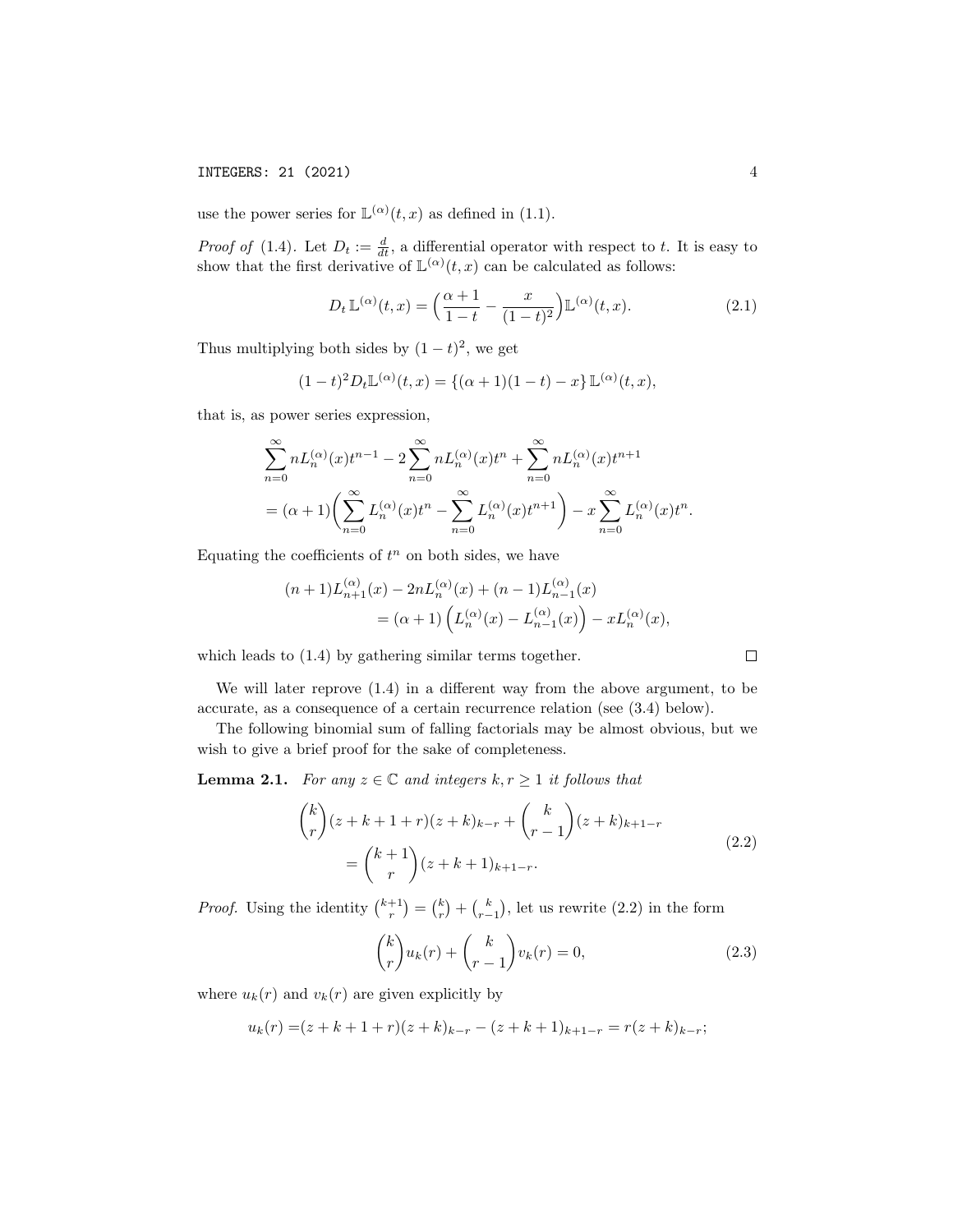$$
v_k(r) = (z+k)_{k+1-r} - (z+k+1)_{k+1-r} = (r-k-1)(z+k)_{k-r}.
$$

respectively. So we see that  $(2.2)$  (and hence  $(2.3)$ ) is equivalent to

$$
\left\{r\binom{k}{r}+(r-k-1)\binom{k}{r-1}\right\}(z+k)_{k-r}=0,
$$

which is, however, trivial from the identity

$$
r{k \choose r} + (r-k-1){k \choose r-1} = r{k \choose r} + {k \choose r-1} - (k+1){k \choose r-1}
$$

$$
= r{k+1 \choose r} - r{k+1 \choose r} = 0.
$$

So the proof of (2.2) is complete.

Using (2.2) in part, we are able to derive the *n*th derivative formula for  $\mathbb{L}^{(\alpha)}(t,x)$ by an inductive method, as shown below.

**Proposition 2.2.** For an integer  $n \geq 0$  we have

$$
D_t^n \mathbb{L}^{(\alpha)}(t,x) = w_n^{(\alpha)}(t,x)\mathbb{L}^{(\alpha)}(t,x),\tag{2.4}
$$

where

$$
w_n^{(\alpha)}(t,x) := \frac{1}{(1-t)^n} \sum_{i=0}^n \binom{n}{i} (\alpha+n)_i \left(\frac{-x}{1-t}\right)^{n-i}.
$$

*Proof.* We prove the result by induction on n. It is easy to confirm that  $(2.4)$  is true for  $n = 0, 1$ . Suppose now that (2.4) holds for a certain  $n \geq 2$ . For simplicity denoting  $T := 1/(1-t)$ , a straightforward calculation yields

$$
D_t T^{\nu} = \nu T^{\nu+1} \quad (\nu \in \mathbb{R}, \nu \ge 0);
$$
  
\n
$$
D_t w_n^{(\alpha)}(t, x) = T^{n+1} \sum_{r=0}^n {n \choose r} (n+r)(\alpha+n)_{n-r}(-Tx)^r;
$$
  
\n
$$
D_t \mathbb{L}^{(\alpha)}(t, x) = ((\alpha+1)T - T^2 x) \mathbb{L}^{(\alpha)}(t, x) \text{ (the same as (2.1))}.
$$

Based on these derivative formulas, we obtain with the help of (2.2) that

$$
D_t^{n+1} \mathbb{L}^{(\alpha)}(t, x) = D_t w_n^{(\alpha)}(t, x) \cdot \mathbb{L}^{(\alpha)}(t, x) + w_n^{(\alpha)}(t, x) \cdot D_t \mathbb{L}^{(\alpha)}(t, x)
$$
  
= 
$$
\left(T^{n+1} \sum_{r=0}^n \binom{n}{r} (n+r)(\alpha+n)_{n-r}(-Tx)^r\right) \mathbb{L}^{(\alpha)}(t, x)
$$
  
+ 
$$
\left(T^n \sum_{r=0}^n \binom{n}{r} (\alpha+n)_{n-r}(-Tx)^r\right) ((\alpha+1)T - T^2x) \mathbb{L}^{(\alpha)}(t, x)
$$

 $\Box$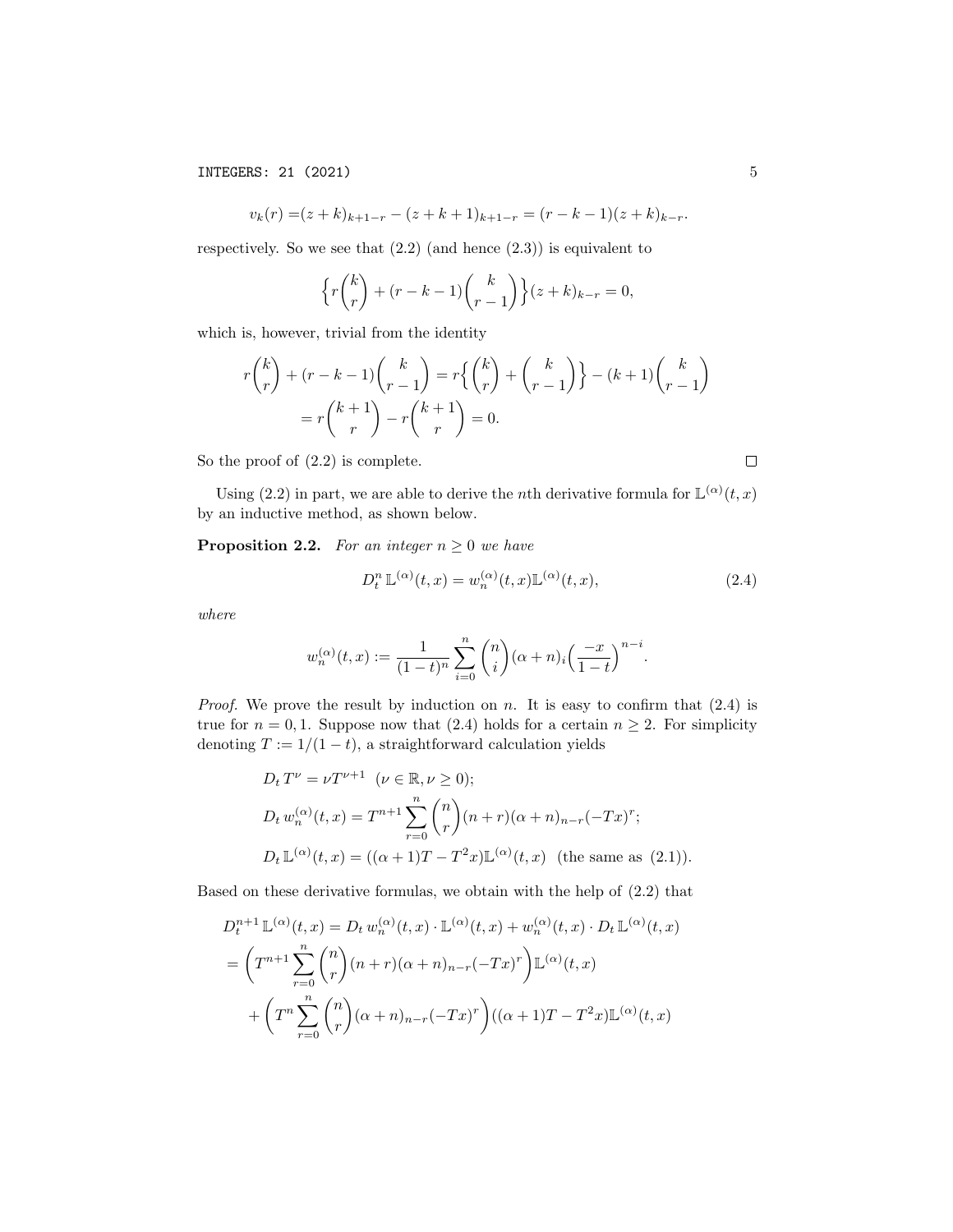$$
= \left(T^{n+1} \sum_{r=0}^{n} {n \choose r} (\alpha + n + 1 + r)(\alpha + n)_{n-r}(-Tx)^r \right) \mathbb{L}^{(\alpha)}(t, x)
$$
  
+ 
$$
\left(T^{n+1} \sum_{r=0}^{n} {n \choose r} (\alpha + n)_{n-r}(-Tx)^{r+1} \right) \mathbb{L}^{(\alpha)}(t, x)
$$
  
= 
$$
(\alpha + n + 1)(\alpha + n)_{n} T^{n+1} \mathbb{L}^{(\alpha)}(t, x)
$$
  
+ 
$$
\left(T^{n+1} \sum_{r=1}^{n} \left\{ {n \choose r} (\alpha + n + 1 + r)(\alpha + n)_{n-r} + {n \choose r-1} (\alpha + n)_{n+1-r} \right\}
$$
  

$$
\times (-Tx)^r \right) \mathbb{L}^{(\alpha)}(t, x) + (\alpha + n)_{0} T^{n+1}(-Tx)^{n+1} \mathbb{L}^{(\alpha)}(t, x)
$$
  
= 
$$
(\alpha + n + 1)_{n+1} T^{n+1} \mathbb{L}^{(\alpha)}(t, x)
$$
  
+ 
$$
\left(T^{n+1} \sum_{r=1}^{n} {n+1 \choose r} (\alpha + n + 1)_{n+1-r}(-Tx)^r \right) \mathbb{L}^{(\alpha)}(t, x)
$$
  
+ 
$$
(\alpha + n + 1)_{0} T^{n+1}(-Tx)^{n+1} \mathbb{L}^{(\alpha)}(t, x)
$$
  
= 
$$
\left(T^{n+1} \sum_{r=0}^{n+1} {n+1 \choose r} (\alpha + n + 1)_{r}(-Tx)^{n+1-r} \right) \mathbb{L}^{(\alpha)}(t, x)
$$
  
= 
$$
w_{n+1}^{(\alpha)}(t, x) \mathbb{L}^{(\alpha)}(t, x),
$$

which is just (2.4) replaced n with  $n + 1$  and the proof by induction is ended.  $\Box$ 

Let  $\widetilde{L}_n^{(\alpha)}(x) := n! L_n^{(\alpha)}(x)$  for convenience. A closed-form expression for this polynomial is immediately given from  $(2.4)$  by setting  $t = 0$ .

Corollary 2.3. We have

$$
\widetilde{L}_n^{(\alpha)}(x) = \sum_{i=0}^n \binom{n}{i} (\alpha + n)_i (-x)^{n-i} \quad (n \ge 0).
$$
\n(2.5)

Remark 1. Needless to say, the Rodrigues formula (1.2) itself is deeply involved with differential equations and orthogonality properties of systems of polynomials. This formula ostensibly coincides with (2.5) in view of the fact that  $x^{-\alpha}D_x^k x^{\alpha+n} =$  $(\alpha + n)_k x^{n-k}$   $(0 \le k \le n)$ . Further, note that it is possible to deduce (1.3) directly from (2.5) using the identity  $\frac{1}{n!} {n \choose k} (\alpha + n)_{n-k} = {\alpha + n \choose n-k} \frac{1}{k!}$ .

Using (2.5), the first few generalized Laguerre polynomials are given by

$$
\widetilde{L}_{0}^{(\alpha)}(x) = 1; \quad \widetilde{L}_{1}^{(\alpha)}(x) = -x + (\alpha + 1)_{1};
$$
\n
$$
\widetilde{L}_{2}^{(\alpha)}(x) = x^{2} - 2(\alpha + 2)_{1}x + (\alpha + 2)_{2};
$$
\n
$$
\widetilde{L}_{3}^{(\alpha)}(x) = -x^{3} + 3(\alpha + 3)_{1}x^{2} - 3(\alpha + 3)_{2}x + (\alpha + 3)_{3};
$$
\n
$$
\widetilde{L}_{4}^{(\alpha)}(x) = x^{4} - 4(\alpha + 4)_{1}x^{3} + 6(\alpha + 4)_{2}x^{2} - 4(\alpha + 4)_{3}x + (\alpha + 4)_{4}.
$$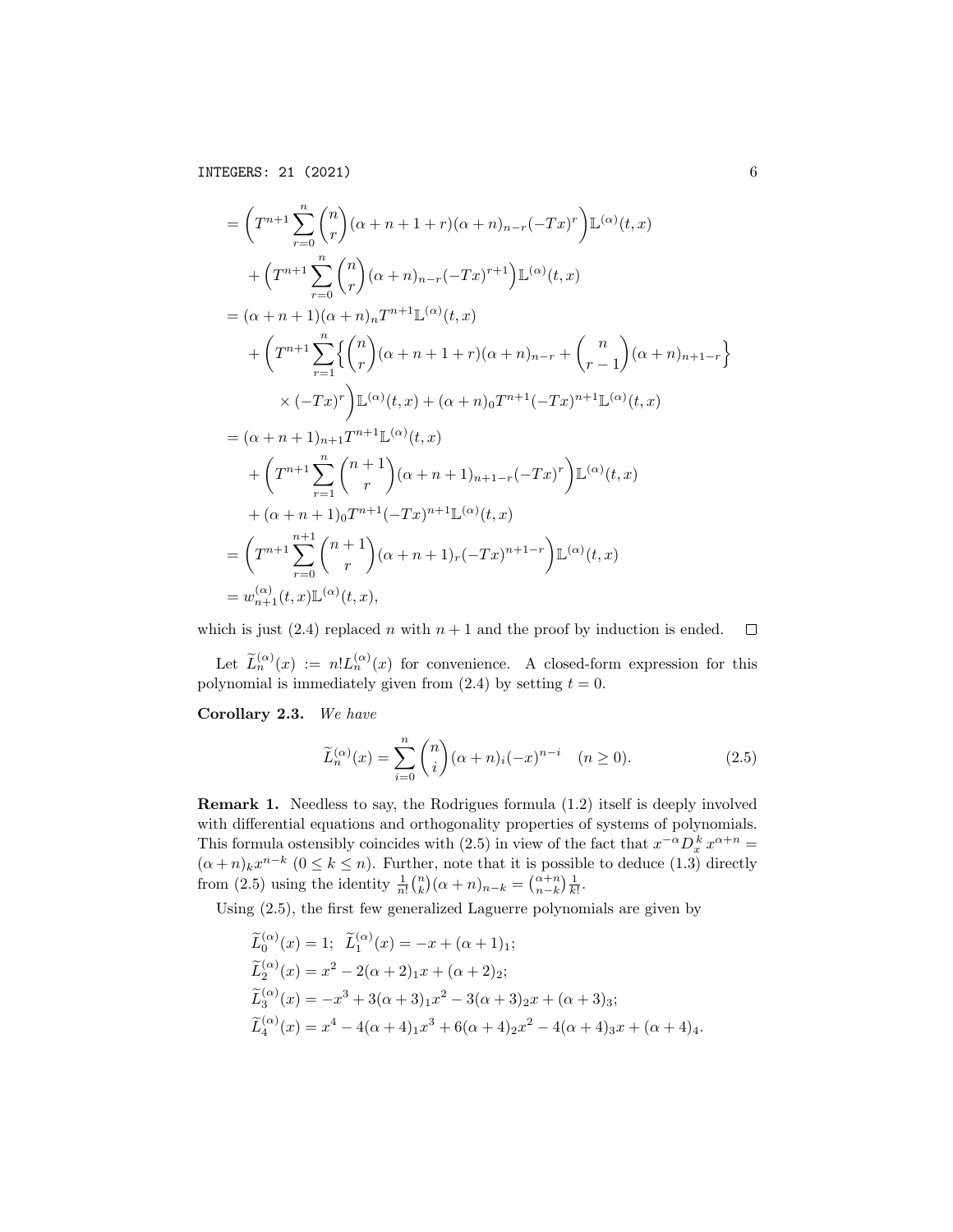We next introduce some basic formulas, which are applicable for searching for further advanced properties of these polynomials.

**Proposition 2.4.** Let  $D_x := \frac{d}{dx}$ . For an integer  $k \ge 1$  we have

(i) 
$$
L_n^{(\alpha+k)}(x) - L_n^{(\alpha)}(x) = \sum_{j=1}^{\kappa} L_{n-1}^{(\alpha+j)}(x);
$$
  
\n(ii)  $L_n^{(\alpha+k)}(x) = \sum_{i=0}^n {n+k-1-i \choose k-1} L_i^{(\alpha)}(x);$   
\n(iii)  $D_x^k L_n^{(\alpha)}(x) = (-1)^k L_{n-k}^{(\alpha+k)}(x) \quad (k \le n);$   
\n(iv)  $x D_x L_n^{(\alpha)}(x) = n L_n^{(\alpha)}(x) - (\alpha + n) L_{n-1}^{(\alpha)}(x);$  (2.6)

(v) 
$$
xD_xL_n^{(\alpha)}(x) = (n+1)L_{n+1}^{(\alpha)}(x) - (n+\alpha+1-x)L_n^{(\alpha)}(x).
$$

Proof. (i) Considering the identity

$$
\mathbb{L}^{(\alpha+k)}(t,x) - \mathbb{L}^{(\alpha)}(t,x) = \left(\frac{1}{(1-t)^k} - 1\right) \mathbb{L}^{(\alpha)}(t,x)
$$

$$
= \frac{t}{1-t} \left\{ \sum_{j=0}^{k-1} \frac{1}{(1-t)^j} \right\} \mathbb{L}^{(\alpha)}(t,x) = t \sum_{j=1}^k \mathbb{L}^{(\alpha+j)}(t,x),
$$

we differentiate both sides n times with respect to t and then set  $t = 0$  to obtain

$$
\widetilde{L}_n^{(\alpha+k)}(x) - \widetilde{L}_n^{(\alpha)}(x) = n \sum_{j=1}^k \widetilde{L}_{n-1}^{(\alpha+j)}(x),
$$

which immediately leads to (i) by dividing the whole by  $n!$ .

(ii) Next we differentiate both sides of the identity

$$
\mathbb{L}^{(\alpha+k)}(t,x) = \frac{1}{(1-t)^k} \mathbb{L}^{(\alpha)}(t,x)
$$

 $n$  times with respect to  $t$ . Then, according to Leibniz's rule, we have

$$
D_t^n \mathbb{L}_n^{(\alpha+k)}(t,x) = \sum_{i=0}^n \binom{n}{i} \left( D_t^{n-i} \frac{1}{(1-t)^k} \right) \left( D_t^i \mathbb{L}^{(\alpha)}(t,x) \right),
$$

which provides, by setting  $t = 0$ ,

$$
\widetilde{L}_{n}^{(\alpha+k)}(x) = \sum_{i=0}^{n} {n \choose i} (n+k-1-i)_{n-i} \widetilde{L}_{i}^{(\alpha)}(x)
$$

$$
= \sum_{i=0}^{n} {n \choose i} {n+k-1-i \choose n-i} (n-i)! \widetilde{L}_{i}^{(\alpha)}(x)
$$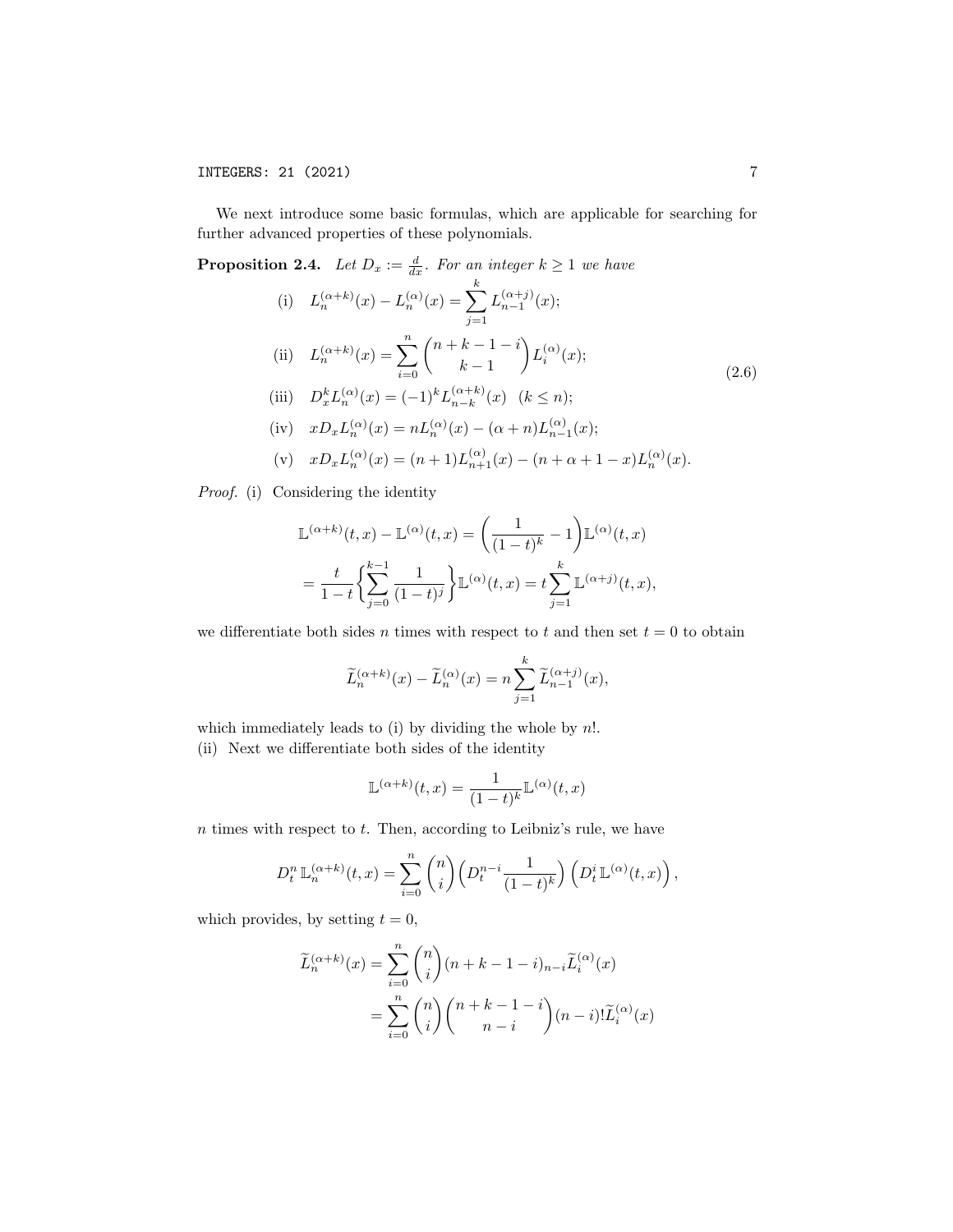$$
= n! \sum_{i=0}^{n} {n+k-1-i \choose k-1} \frac{\widetilde{L}_{i}^{(\alpha)}(x)}{i!},
$$

which gives (ii) by dividing both sides by  $n!$ . (iii) Since  $\binom{n}{i}(n-i) = n\binom{n-1}{i}$ , it follows that

$$
D_x L_n^{(\alpha)}(x) = -\frac{1}{n!} \sum_{i=0}^{n-1} {n \choose i} (n-i)(\alpha+n)_i (-x)^{n-i-1}
$$
  
= 
$$
-\frac{1}{(n-1)!} \sum_{i=0}^{n-1} {n-1 \choose i} ((\alpha+1)+(n-1))_i (-x)^{(n-1)-i}
$$
  
= 
$$
-L_{n-1}^{(\alpha+1)}(x).
$$

Therefore, in order to derive (iii) we have only to repeat the same thing  $k$  times. (iv) Using  $\binom{n}{i} i = n \binom{n-1}{i-1}$  and  $(\alpha + n)_i = (\alpha + n)(\alpha + n - 1)_{i-1}$ , we obtain

$$
xD_x L_n^{(\alpha)}(x) = \frac{1}{n!} \sum_{i=0}^{n-1} {n \choose i} (n-i)(\alpha+n)_i (-x)^{n-i}
$$
  
= 
$$
\frac{n}{n!} \sum_{i=0}^{n-1} {n \choose i} (\alpha+n)_i (-x)^{n-i} - \frac{1}{n!} \sum_{i=1}^{n-1} {n \choose i} i(\alpha+n)_i (-x)^{n-i}
$$
  
= 
$$
\frac{n}{n!} \left\{ \sum_{i=0}^n {n \choose i} (\alpha+n)_i (-x)^{n-i} - (\alpha+n)_n \right\}
$$
  
- 
$$
\frac{1}{(n-1)!} \left\{ (\alpha+n) \sum_{i=1}^n {n-1 \choose i-1} (\alpha+n-1)_{i-1} (-x)^{n-i} - (\alpha+n)_n \right\}
$$
  
= 
$$
nL_n^{(\alpha)}(x) - (\alpha+n)L_{n-1}^{(\alpha)}(x).
$$

(v) As is clear, combining (iv) with (1.4) leads to (v).

 $\Box$ 

The formulas stated in (2.6) are just a few examples from a large number of significant ones. In passing, it should be noted that various differential properties and differential equations satisfied by these polynomials have been discussed extensively by many authors using suitable operators defined on the Lie algebras of endomorphisms of a vector space. For reference, see, e.g., [7, 11, 12, 16, 18].

## 3. Main Results

In this section we concentrate on a study of recurrence relations for generalized Laguerre polynomials using the generating function method. As a result, we derive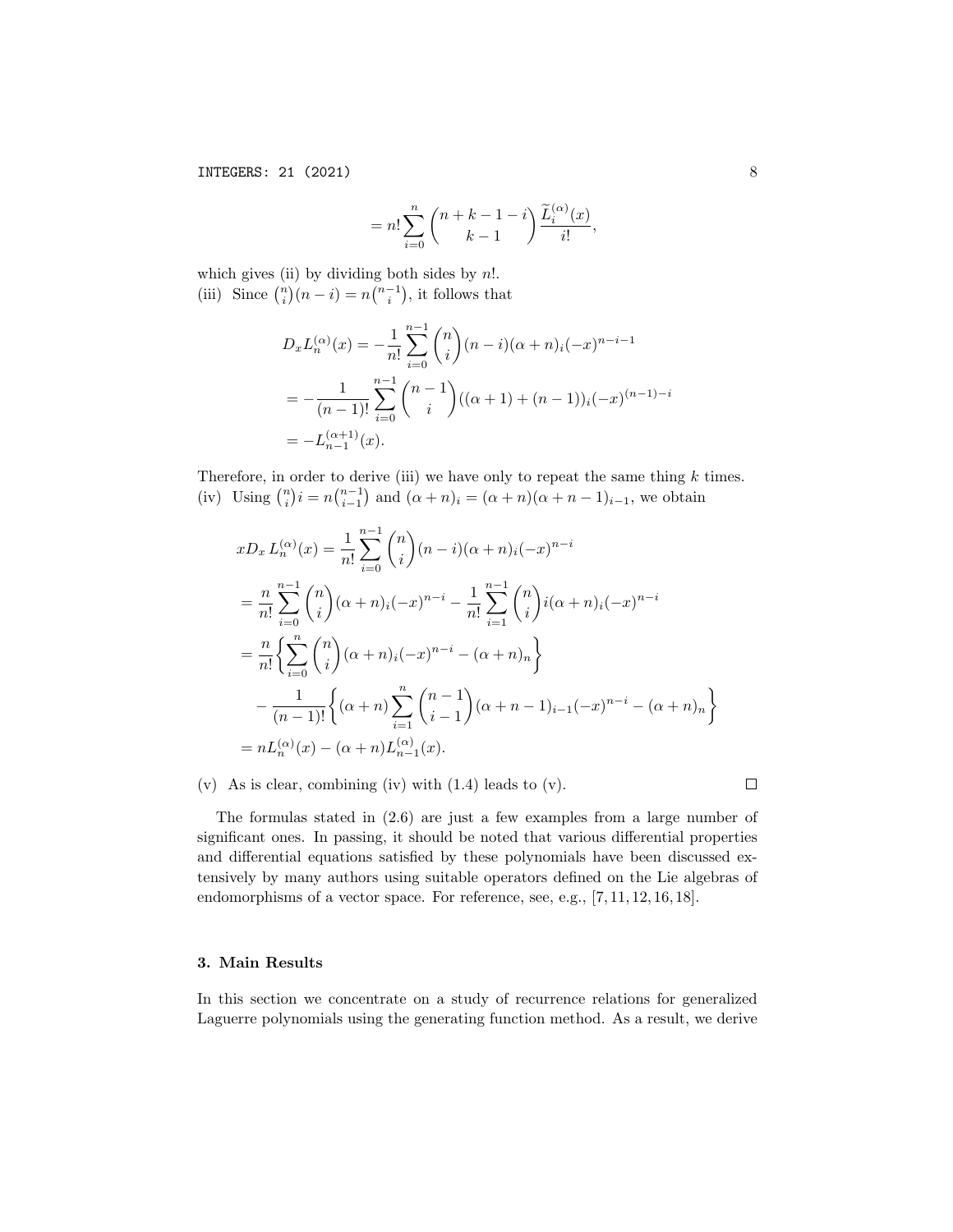several kinds of new recurrence relations involving a very interesting shortened one as being intimately concerned with (1.4).

Taking formally  $\alpha = -1$  and  $x = 1$  in (2.4), we have

$$
D_t^n e^{\frac{-t}{1-t}} = \frac{1}{(1-t)^n} \left\{ \sum_{i=0}^n \binom{n}{i} (n-1)_i \left( \frac{-1}{1-t} \right)^{n-i} \right\} e^{\frac{-t}{1-t}} \quad (n \ge 1). \tag{3.1}
$$

Based on this formula we define the sequence  ${c_n}_{n\geq 0}$  by  $c_0 := e^{\frac{-t}{1-t}}|_{t=0} = 1$  and

$$
c_n := D_t^n e^{\frac{-t}{1-t}} |_{t=0} = \sum_{i=0}^{n-1} (-1)^{n-i} \binom{n}{i} (n-1)_i \quad (n \ge 1).
$$

We present below the first few members of  ${c_n}_{n>0}$ . Letting  $c_0 = 1$ , we have the following table for  $n \geq 1$ :

| $\sim$                |         |                          |   |   | $\sim$ |                       |                |                            |       | <b>.</b>                     | . .              |
|-----------------------|---------|--------------------------|---|---|--------|-----------------------|----------------|----------------------------|-------|------------------------------|------------------|
| ╭<br>$\mathfrak{c}_n$ | __<br>- | $\overline{\phantom{a}}$ | ᅩ | - | ⊥∙     | $\sim$ $\sim$<br>10 T | 091<br>◡◡<br>ᅩ | 7841<br>. .<br>$\check{ }$ | 56519 | 396271<br>JJ'<br>$\check{ }$ | 10950<br>2442355 |

As we shall see later, these numbers can be obtained recursively by using a certain recurrence relation (see  $(3.3)$  below). Incidentally, it is shown that  $c_n$  is always odd and its last digit is 1 or 9, but we omit the details.

**Theorem 3.1.** With the above sequence  $\{c_n\}_{n\geq 0}$  we have for  $n \geq 0$ ,

$$
\sum_{i=0}^{n} \binom{n}{i} c_{n-i} \widetilde{L}_i^{(\alpha)}(x) = \widetilde{L}_n^{(\alpha)}(x+1),\tag{3.2}
$$

or, equivalently, in its original form,

$$
\sum_{i=0}^{n} \frac{c_{n-i}}{(n-i)!} L_i^{(\alpha)}(x) = L_n^{(\alpha)}(x+1).
$$

Proof. Considering the identity

$$
e^{\frac{-t}{1-t}} \mathbb{L}^{(\alpha)}(t,x) = \mathbb{L}^{(\alpha)}(t,x+1),
$$

we differentiate both sides n times with respect to t and set  $t = 0$ . Then, according to Leibniz's rule, the left-hand sides yields

$$
D_t^n\big(e^{\frac{-t}{1-t}}\mathbb{L}^{(\alpha)}(t,x)\big)\big|_{t=0} = \sum_{i=0}^n \binom{n}{i} \big(D_t^{n-i}e^{\frac{-t}{1-t}}\big)\big(D_t^i\mathbb{L}^{(\alpha)}(t,x)\big)\big|_{t=0}
$$

$$
= \sum_{i=0}^n \binom{n}{i} c_{n-i} \widetilde{L}_i^{(\alpha)}(x).
$$

Meanwhile, the right-hand sides yields  $D_t^n \mathbb{L}^{(\alpha)}(t, x+1)|_{t=0} = \widetilde{L}_n^{(\alpha)}(x+1)$ . So equating them leads to (3.2). The latter identity can be derived by dividing both sides of (3.2) by n! and using the identity  $\binom{n}{i} \frac{i!}{n!} = \frac{1}{(n-i)!}$ .  $\Box$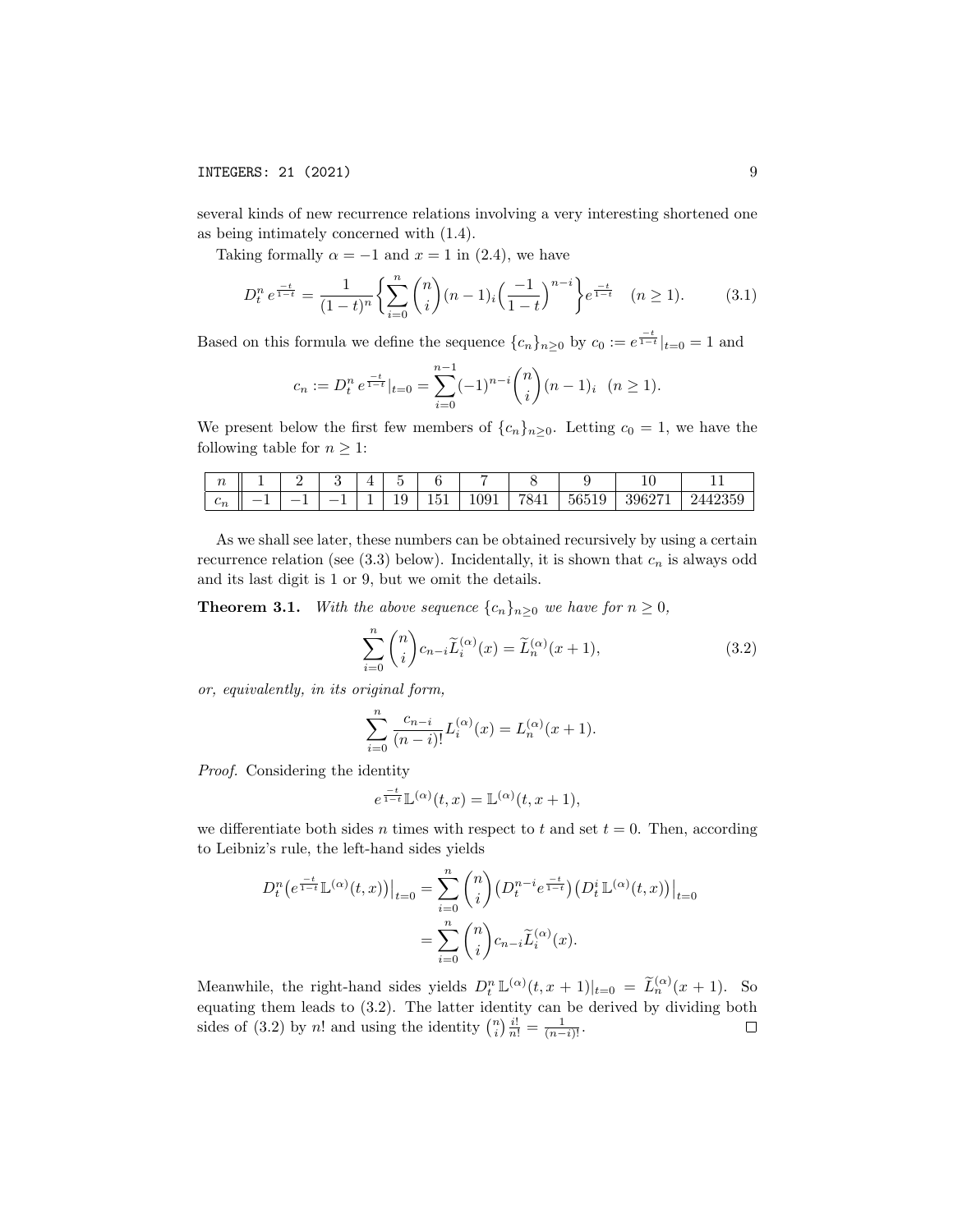**Corollary 3.2.** For an integer  $n \geq 1$  we have

$$
\sum_{j=1}^{n} \frac{c_j}{j!} = \sum_{j=1}^{n} \frac{(-1)^j}{j!} {n \choose j}. \tag{3.3}
$$

*Proof.* Taking  $\alpha = 0$  and  $x = 0$  in (3.2) yields

$$
\sum_{i=0}^{n} {n \choose i} c_{n-i}(i)_i = \widetilde{L}_n^{(0)}(1) = \sum_{i=0}^{n} (-1)^{n-i} {n \choose i} (n)_i.
$$

Noting that  $\binom{n}{i}(i)_i = (n)_i = \frac{n!}{(n-i)!}$  and dividing both sides by n!, we get

$$
\sum_{i=0}^{n} \frac{c_{n-i}}{(n-i)!} = \sum_{i=0}^{n} \frac{(-1)^{n-i}}{(n-i)!} {n \choose i},
$$

which leads to  $(3.3)$ , after cancelling the terms corresponding to  $i = n$  from both sides and reversing the order of summation.  $\Box$ 

For simplify we set  $F(t, x) := e^{\frac{xt}{1-t}}$ . Similar to (3.1), taking formally  $\alpha = -1$  and replacing x with  $-x$  in (2.3), we have

$$
D_t^n F(t, x) = \frac{1}{(1-t)^n} \left\{ \sum_{i=0}^n \binom{n}{i} (n-1)_i \left( \frac{x}{1-t} \right)^{n-i} \right\} F(t, x) \quad (n \ge 0).
$$

Based on this formula, we define the polynomial sequence  $\{f_n(x)\}_{n\geq 0}$  by  $f_0(x) :=$  $F(t, x)|_{t=0} = 1$  and for  $n \ge 1$ ,

$$
f_n(x) := D_t^n F(t, x)|_{t=0} = \sum_{i=0}^{n-1} {n \choose i} (n-1)_{i} x^{n-i}.
$$

The first few polynomials in  $\{f_n(x)\}_{n\geq 0}$  can be expressed as follows:

$$
f_0(x) = 1; \quad f_1(x) = x; \quad f_2(x) = x^2 + 2x; \n f_3(x) = x^3 + 6x^2 + 6x; \quad f_4(x) = x^4 + 12x^3 + 36x^2 + 24x; \n f_5(x) = x^5 + 20x^4 + 120x^3 + 240x^2 + 120x; \n f_6(x) = x^6 + 30x^5 + 300x^4 + 1200x^3 + 1800x^2 + 720x.
$$

As is clear, we have  $f_n(-1) = c_n$ . Moreover, from the functional relations

$$
F(t, -1)F(t, x) = F(t, x - 1); \quad F(t, -x)F(t, x - 1) = F(t, -1);
$$
  

$$
F^{2}(t, x) = F(t, 2x); \quad F(t, x)F(t, -x) = 1,
$$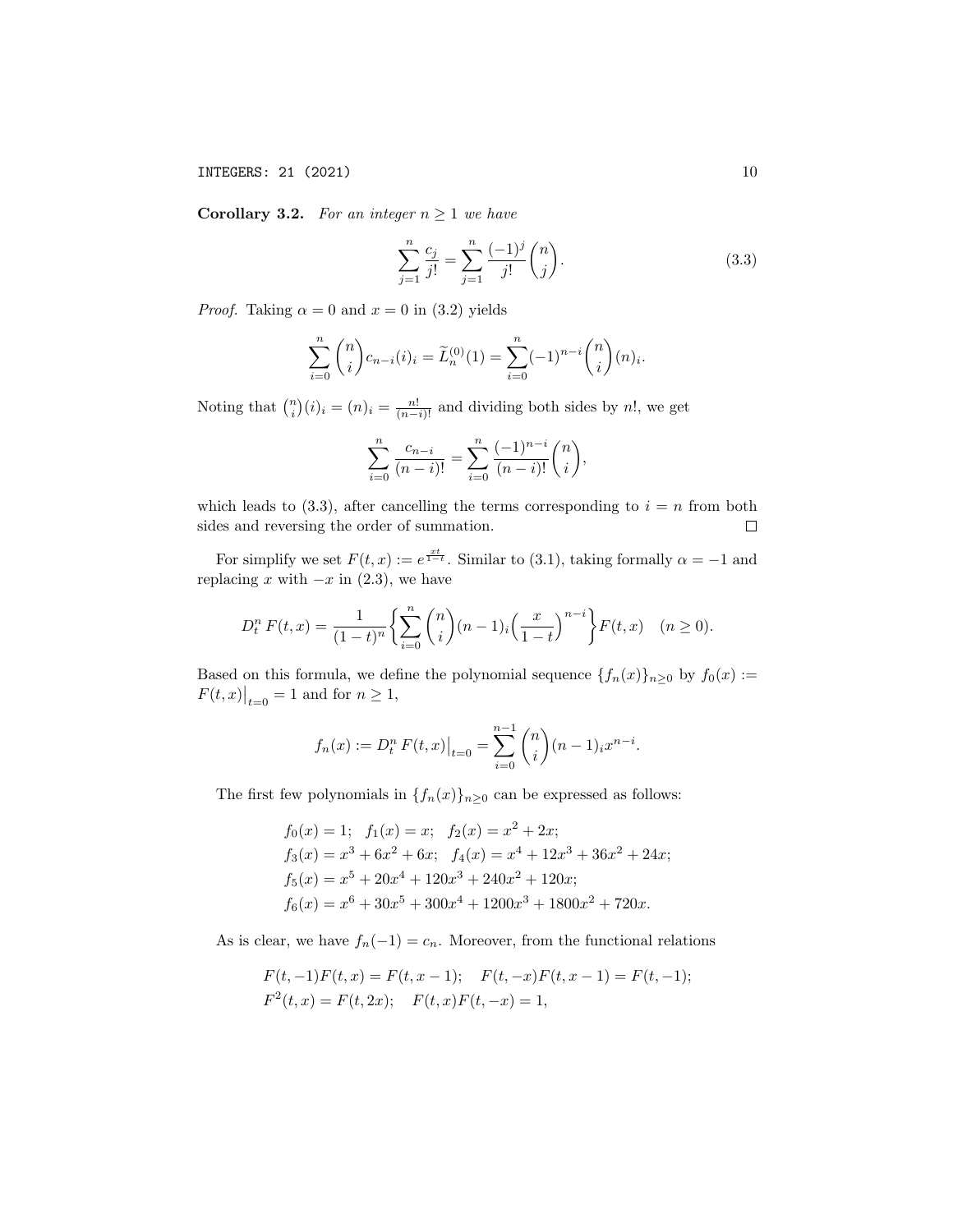we see that these polynomials satisfy for  $n\geq 0,$ 

$$
\sum_{i=0}^{n} {n \choose i} c_{n-i} f_i(x) = f_n(x-1); \quad \sum_{i=0}^{n} {n \choose i} f_i(-x) f_{n-i}(x-1) = c_n;
$$
  

$$
\sum_{i=0}^{n} {n \choose i} f_{n-i}(x) f_i(x) = f_n(2x); \quad \sum_{i=0}^{n} {n \choose i} f_{n-i}(x) f_i(-x) = \begin{cases} 1 & \text{if } n = 0, \\ 0 & \text{if } n \ge 1. \end{cases}
$$

Using the sequence  $\{f_n(x)\}_{n\geq 0}$ , we are able to state the following theorem.

**Theorem 3.3.** For integers  $n, k \geq 0$  we have

$$
\sum_{i=0}^{n} \binom{n}{i} f_{n-i}(x) \widetilde{L}_{k+i}^{(\alpha)}(x) = \sum_{r=0}^{k} \binom{k}{r} (\alpha+k)_r (\alpha+n+2k-r)_n (-x)^{k-r}.\tag{3.4}
$$

In particular, we have

$$
\sum_{i=0}^{n} \binom{n}{i} f_{n-i}(x) \widetilde{L}_i^{(\alpha)}(x) = (\alpha + n)_n.
$$
 (3.5)

*Proof.* Just to be sure, we let  $T := 1/(1-t)$  and  $F(t, x) := e^{\frac{x t}{1-t}}$  once again. Since  $\mathbb{L}^{(\alpha)}(t,x)F(t,x) = T^{\alpha+1}$ , based on (2.4) we consider the functional identity

$$
\{D_t^k \mathbb{L}^{(\alpha)}(t,x)\} F(t,x)
$$
  
=  $T^k \left\{ \sum_{r=0}^k {k \choose r} (\alpha+k)_r (-xT)^{k-r} \right\} (\mathbb{L}^{(\alpha)}(t,x)F(t,x))$   
=  $\left\{ \sum_{r=0}^k {k \choose r} (\alpha+k)_r (-xT)^{k-r} \right\} T^{\alpha+1+k}$   
=  $\sum_{r=0}^k {k \choose r} (\alpha+k)_r (-x)^{k-r} T^{\alpha+1+2k-r},$  (3.6)

which is valid for all  $k \geq 0$ . By differentiating both sides of (3.6) *n* times with respect to  $t$  and then setting  $t = 0$  we obtain

$$
\sum_{i=0}^{n} \binom{n}{i} f_{n-i}(x) \widetilde{L}_{k+i}^{(\alpha)}(x) = \sum_{r=0}^{k} \binom{k}{r} (\alpha + k)_r (-x)^{k-r} D_t^n (T^{\alpha+1+2k-r}) \Big|_{t=0}
$$
  
= 
$$
\sum_{r=0}^{k} \binom{k}{r} (\alpha + k)_r (\alpha + 2k + n - r)_n (-x)^{k-r},
$$

which is what we desired in  $(3.4)$ . The case  $k = 0$  in  $(3.4)$  leads to  $(3.5)$ .  $\Box$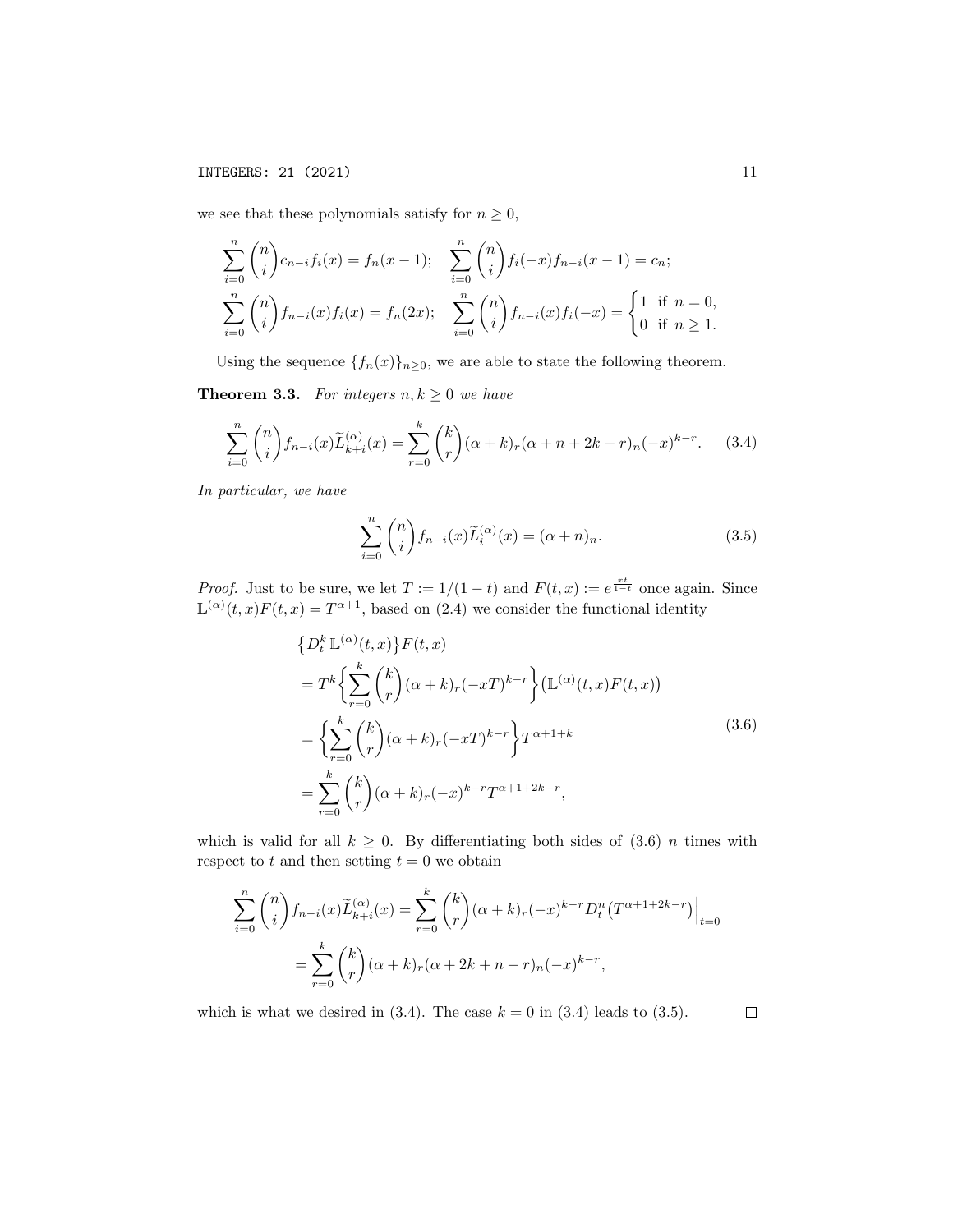As is easily seen, since  $(z)_r = \binom{z}{r} r!$   $(z \in \mathbb{C})$  and  $\binom{k}{r} r! = \frac{k!}{(k-r)!}$ , we may rewrite the right-hand side of (3.4) in the form

$$
k!n! \sum_{r=0}^{k} {\binom{\alpha+k}{r}} {\binom{\alpha+n+2k-r}{n}} \frac{(-x)^{k-r}}{(k-r)!}.
$$

**Remark 2.** Since  $\deg f_{n-i}(x) = n-i$  and  $\deg \widetilde{L}_{k+i}^{(\alpha)}(x) = k+i$ , all terms on the right-hand side of  $(3.4)$  have the same degree  $k + n$ , whereas the degree of the right-hand side of (3.4) is exactly k. So we may assert that if  $m > k$ , then the sum  $S_m$  of the coefficients of  $x^m$  gathered from all terms on the left-hand side must vanish identically. That is to say, it follows that

$$
S_m = \sum_{i=0}^n \binom{n}{i} \left[ x^m \right] \left( f_{n-i}(x) \widetilde{L}_{k+i}^{(\alpha)}(x) \right) = 0 \quad (m > k),
$$

where  $[x^m](\phi(x))$  denotes the coefficient of  $x^m$  in a polynomial  $\phi(x)$ . As a result, the left-hand side of (3.4) is written as  $\sum_{m=0}^{k} S_m x^m$  and it is shown that

$$
S_m = (-1)^m \binom{k}{m} (\alpha + k)_{k-m} (\alpha + n + k + m)_n \quad (0 \le m \le k).
$$

We would like to restate once more that the most significant feature of (3.4) is that both the number of involved terms and a range of consecutive polynomial indices can be set up freely as one likes by choosing two suitable integer values of k and n. In that sense, we may call  $(3.4)$  a 'protean' recurrence relation taking on different forms as required.

Now we examine special situations of (3.4) when  $n \geq 0$  is small enough. If  $n = 0$ , then we see that  $(3.4)$  reduces to  $(2.5)$  with k in place of n. So  $(3.4)$  includes an explicit expression for  $\tilde{L}_{k}^{(\alpha)}(x)$  as a special case. When  $n = 1, 2$ , we are able to deduce the following recurrence relations.

Corollary 3.4. We have

(i) 
$$
\widetilde{L}_{k+1}^{(\alpha)}(x) = (\alpha + 2k + 1 - x)\widetilde{L}_k^{(\alpha)}(x) - (\alpha + k)k\widetilde{L}_{k-1}^{(\alpha)}(x);
$$
  
\n(ii) 
$$
\widetilde{L}_{k+2}^{(\alpha)}(x) = -2x\widetilde{L}_{k+1}^{(\alpha)}(x) + \{(\alpha + 2k + 2)_2 - 2x - x^2\}\widetilde{L}_k^{(\alpha)}(x) - 2(\alpha + 2k + 1)(\alpha + k)k\widetilde{L}_{k-1}^{(\alpha)}(x) + (\alpha + k)_2(k)_2\widetilde{L}_{k-2}^{(\alpha)}(x).
$$
\n(3.7)

*Proof.* (i) Taking  $n = 1$  in (3.4) provides us with

$$
\widetilde{L}_{k+1}^{(\alpha)}(x) + x \widetilde{L}_k^{(\alpha)}(x) = \sum_{r=0}^k {k \choose r} (\alpha + k)_r (\alpha + 2k + 1 - r)_1 (-x)^{k-r}.
$$
 (3.8)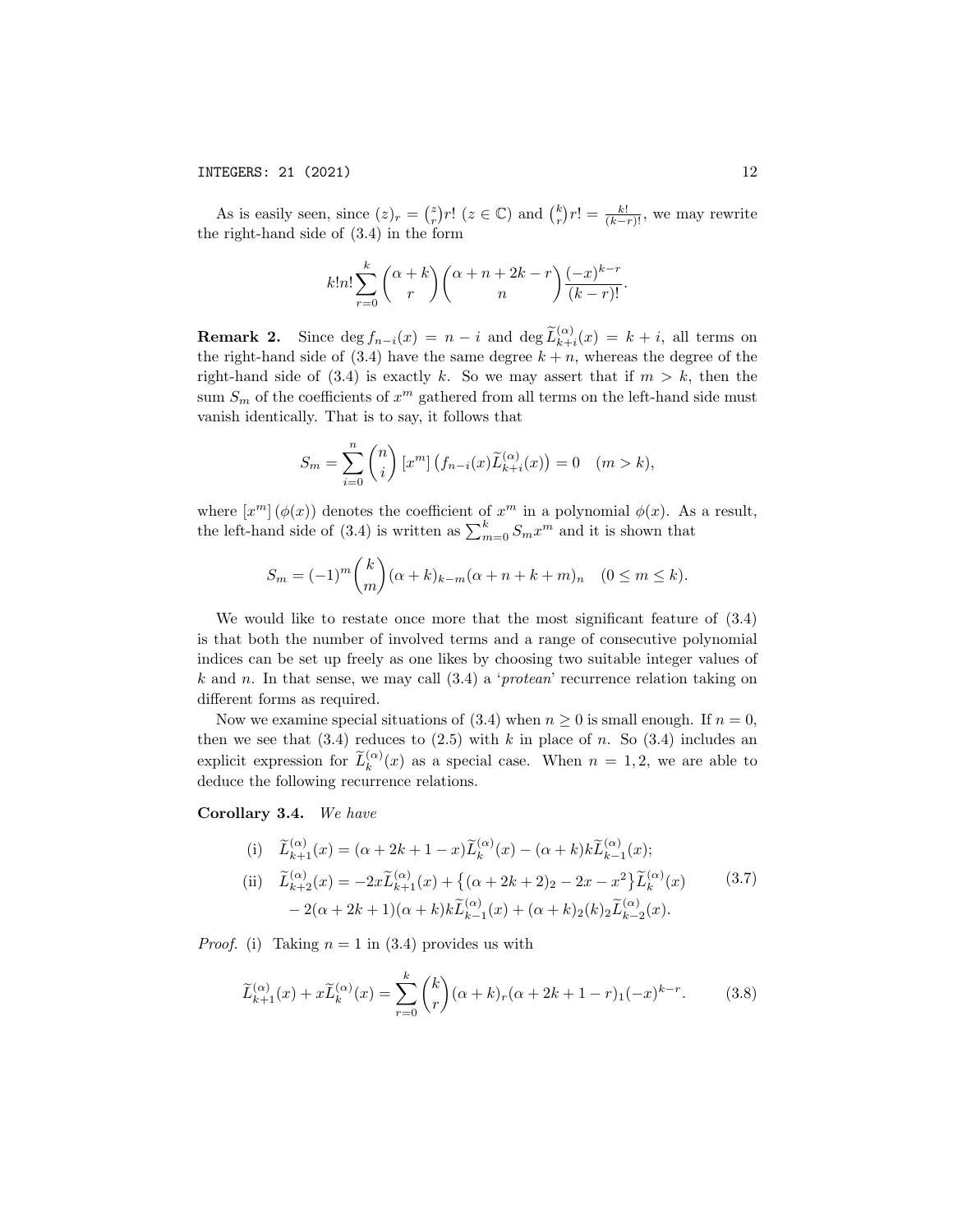Using the identities  $(\alpha + k)_r = (\alpha + k)(\alpha + k - 1)_{r-1}$  and  $\binom{k}{r}r = k\binom{k-1}{r-1}$  for  $r \ge 1$ , we see from (2.5) that the right-hand side of (3.8) becomes

$$
(\alpha + 2k + 1) \sum_{r=0}^{k} {k \choose r} (\alpha + k)_r (-x)^{k-r} - \sum_{r=1}^{k} {k \choose r} r(\alpha + k)_r (-x)^{k-r}
$$
  
=  $(\alpha + 2k + 1) \widetilde{L}_k^{(\alpha)}(x) - (\alpha + k)k \sum_{r=1}^{k} {k-1 \choose r-1} (\alpha + k - 1)_{r-1} (-x)^{k-r}$   
=  $(\alpha + 2k + 1) \widetilde{L}_k^{(\alpha)}(x) - (\alpha + k)k \widetilde{L}_{k-1}^{(\alpha)}(x).$ 

Substituting this into (3.8) and gathering the terms involving  $\widetilde{L}_{k}^{(\alpha)}(x)$  together, we can deduce (i). Needless to say, (i) is the same as  $(1.4)$  with  $n = k$ .

(ii) Next we take  $n = 2$  in  $(3.4)$  to obtain

$$
\widetilde{L}_{k+2}^{(\alpha)}(x) + 2x \widetilde{L}_{k+1}^{(\alpha)}(x) + (x^2 + 2x) \widetilde{L}_k^{(\alpha)}(x) \n= \sum_{r=0}^k {k \choose r} (\alpha + k)_r (\alpha + 2k + 2 - r)_2 (-x)^{k-r}.
$$
\n(3.9)

Denoting the right-hand side of  $(3.9)$  by  $A_k(x)$  and noting that

$$
(\alpha + 2k + 2 - r)_2 = (\alpha + 2k + 2)_2 - (2\alpha + 4k + 3)r + r^2,
$$

we split up  $A_k(x)$  into three parts such as  $A_k(x) = P_1(x) + P_2(x) + P_3(x)$ , where

$$
P_1(x) := (\alpha + 2k + 2) \sum_{r=0}^k {k \choose r} (\alpha + k)_r (-x)^{k-r};
$$
  
\n
$$
P_2(x) := -(2\alpha + 4k + 3) \sum_{r=1}^k {k \choose r} r(\alpha + k)_r (-x)^{k-r};
$$
  
\n
$$
P_3(x) := \sum_{r=1}^k {k \choose r} r^2 (\alpha + k)_r (-x)^{k-r}.
$$

Since  $\binom{k}{r} r = k \binom{k-1}{r-1}$   $(r \ge 1)$ , we see from (2.5) that

$$
P_1(x) = (\alpha + 2k + 2)_2 \widetilde{L}_k^{(\alpha)}(x);
$$
  
\n
$$
P_2(x) = -(2\alpha + 4k + 3)(\alpha + k)k \sum_{r=1}^k {k-1 \choose r-1} (\alpha + k - 1)_{r-1}(-x)^{k-r}
$$
  
\n
$$
= -(2\alpha + 4k + 3)(\alpha + k)k \widetilde{L}_{k-1}^{(\alpha)}(x).
$$

Further, since

$$
(\alpha + k)_r = (\alpha + k)(\alpha + k - 1)(\alpha + k - 2)_{r-2} \quad (r \ge 2),
$$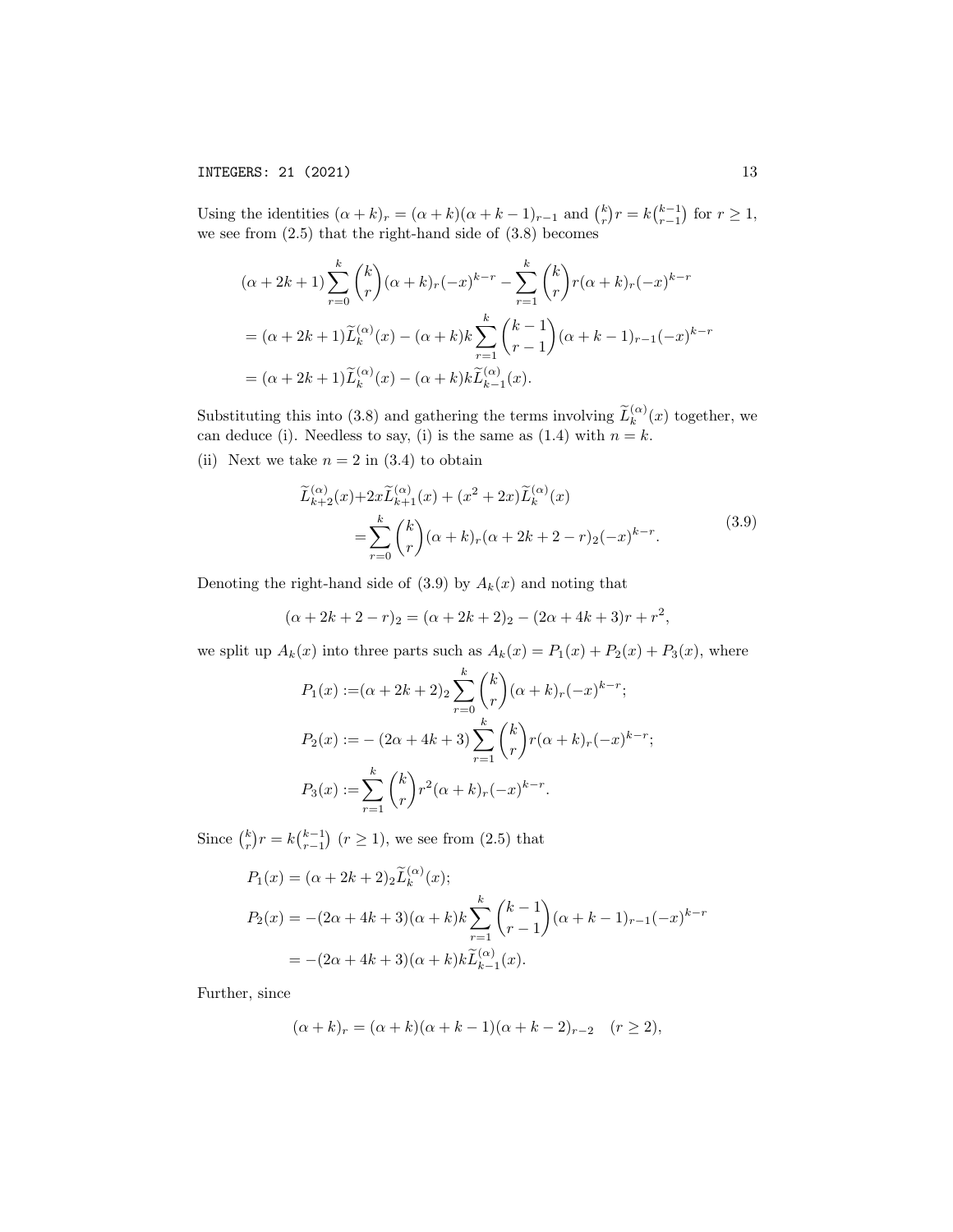using the easy identity  $\binom{k}{r}r^2 = k\binom{k-1}{r-1} + (k)_2\binom{k-2}{r-2}$ , where  $\binom{x}{y} = 0$  if  $y < 0$  by convention, it can be shown from (2.5) that

$$
P_3(x) = k \sum_{r=1}^k {k-1 \choose r-1} (\alpha + k)_r (-x)^{k-r} + (k)_2 \sum_{r=2}^k {k-2 \choose r-2} (\alpha + k)_r (-x)^{k-r}
$$
  

$$
= (\alpha + k)k \sum_{r=1}^k {k-1 \choose r-1} (\alpha + k - 1)_{r-1} (-x)^{k-r}
$$
  

$$
+ (\alpha + k)_2 (k)_2 \sum_{r=2}^k {k-2 \choose r-2} (\alpha + k - 2)_{r-2} (-x)^{k-r}
$$
  

$$
= (\alpha + k)k \widetilde{L}_{k-1}^{(\alpha)}(x) + (\alpha + k)_2 (k)_2 \widetilde{L}_{k-2}^{(\alpha)}(x).
$$

Using these expressions of  $P_1(x)$ ,  $P_2(x)$ , and  $P_3(x)$ , we can rewrite  $A_k(x)$  as

$$
A_k(x) = (\alpha + 2k + 2)2 \widetilde{L}_k^{(\alpha)}(x) - 2(\alpha + 2k + 1)(\alpha + k)k \widetilde{L}_{k-1}^{(\alpha)}(x) + (\alpha + k)2(k)2 \widetilde{L}_{k-2}^{(\alpha)}(x).
$$

Thus, by substituting this into (3.9) and gathering the terms involving  $\tilde{L}_k^{(\alpha)}(x)$  in one place we finally obtain (ii), as desired.  $\Box$ 

It is interesting that we were able to reprove  $(1.4)$  (i.e.,  $(3.7)$  (i) with  $k = n$ ) just as the special case of  $(3.4)$  for  $n = 1$  without any use of the power series of the generating function or the orthogonality of polynomials. On the other hand, we cannot say for certain at this time, but the five-term recurrence relation  $(3.7)$  (ii) seems to be quite new and original to the best of our knowledge.

### 4. Additional Remarks

In this final section, as a supplement to the formulas stated in Proposition 2.4, we introduce a certain differential property, which is applicable to searching for linear differential equations satisfied by generalized Laguerre polynomials arising from given recurrence relations.

**Proposition 4.1.** For integers  $n, r, s \geq 0$  we have

$$
D_x^{r+s} L_{n+s}^{(\alpha)}(x) = (D_x - 1)^s (D_x^r L_n^{(\alpha)}(x)).
$$
\n(4.1)

Proof. For  $(4.1)$  it suffices to prove that

$$
D_x L_{n+1}^{(\alpha)}(x) = (D_x - 1) L_n^{(\alpha)}(x).
$$
 (4.2)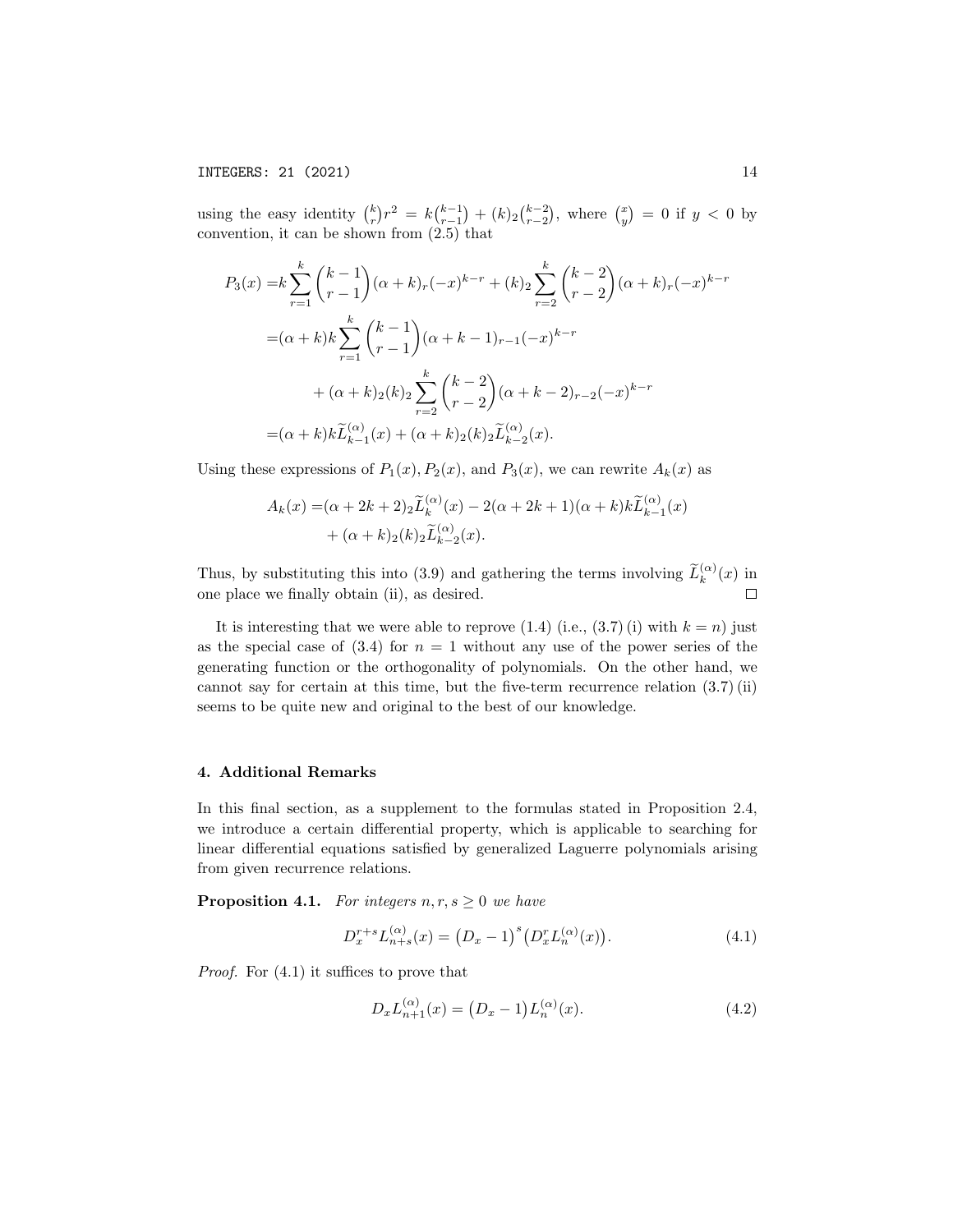Indeed, one is able to arrive at  $(4.1)$  by repeatedly using  $(4.2)$  s times. Multiplying both sides of  $(4.2)$  by  $(n + 1)!$ , we shall prove

$$
D_x \tilde{L}_{n+1}^{(\alpha)}(x) = (n+1)(D_x - 1)\tilde{L}_n^{(\alpha)}(x).
$$
 (4.3)

Using (2.5) and the identity  $\binom{n}{i}(n-i) = n\binom{n-1}{i} = \binom{n}{i+1}(i+1)$ , it is shown that

$$
D_x \widetilde{L}_n^{(\alpha)}(x) = D_x \left( \sum_{i=0}^n {n \choose i} (\alpha + n)_i (-x)^{n-i} \right)
$$
  
= 
$$
-\sum_{i=0}^{n-1} {n \choose i} (n-i)(\alpha + n)_i (-x)^{n-1-i}
$$
  
= 
$$
-\sum_{i=0}^{n-1} {n \choose i+1} (i+1)(\alpha + n)_i (-x)^{n-1-i}.
$$
 (4.4)

Let  $I_m := [x^m] ((D_x - 1) \widetilde{L}_n^{(\alpha)}(x))$  with the same notation as used in Remark 2. Then we have  $I_n = (-1)^{n+1}$  and for  $m = 0, 1, ..., n - 1$ ,

$$
I_m = (-1)^{m+1} \binom{n}{m} (n-m)(\alpha+n)_{n-1-m} - (-1)^m \binom{n}{m} (\alpha+n)_{n-m}
$$
  
=  $(-1)^{m+1} \binom{n}{m} \{(n-m)(\alpha+n)_{n-1-m} + (\alpha+n)_{n-m}\}$   
=  $(-1)^{m+1} \binom{n}{m} (\alpha+n+1)(\alpha+n)_{n-1-m}.$ 

On the other hand, referring to (4.4) shifted *n* to  $n+1$ , we have  $J_n := [x^n] \left( \widetilde{L}_{n+1}^{(\alpha)}(x) \right) =$  $(-1)^{n+1}(n+1)$  and for  $m = 0, 1, \ldots, n-1$ ,

$$
J_m := [x^m] \left( \tilde{L}_{n+1}^{(\alpha)}(x) \right) = (-1)^{m+1} {n+1 \choose m} (n-m+1)(\alpha+n+1)_{n-m}.
$$
  
=  $(-1)^{m+1}(n+1){n \choose m} (\alpha+n+1)(\alpha+n)_{n-1-m}.$ 

Thus, it was shown that  $J_m = (n+1)I_m$  holds for all  $m = 0, 1, \ldots, n$ ; and the proof of  $(4.3)$  (hence, of  $(4.1)$ ) is complete.  $\Box$ 

We now recall (1.4) replaced n by  $n+1$  and differentiate it twice with respect to x in order to obtain

$$
(n+2)D_x^2 L_{n+2}^{(\alpha)}(x) - (\alpha + 2n + 3 - x)D_x^2 L_{n+1}^{(\alpha)}(x) + 2D_x L_{n+1}^{(\alpha)}(x) + (\alpha + n + 1)D_x^2 L_n^{(\alpha)}(x) = 0.
$$

From (4.1) we see that this equation can be written in the form

$$
(n+2)(D_x-1)^2 L_n^{(\alpha)}(x) - (\alpha+2n+3-x)(D_x-1)(D_xL_n^{(\alpha)}(x))
$$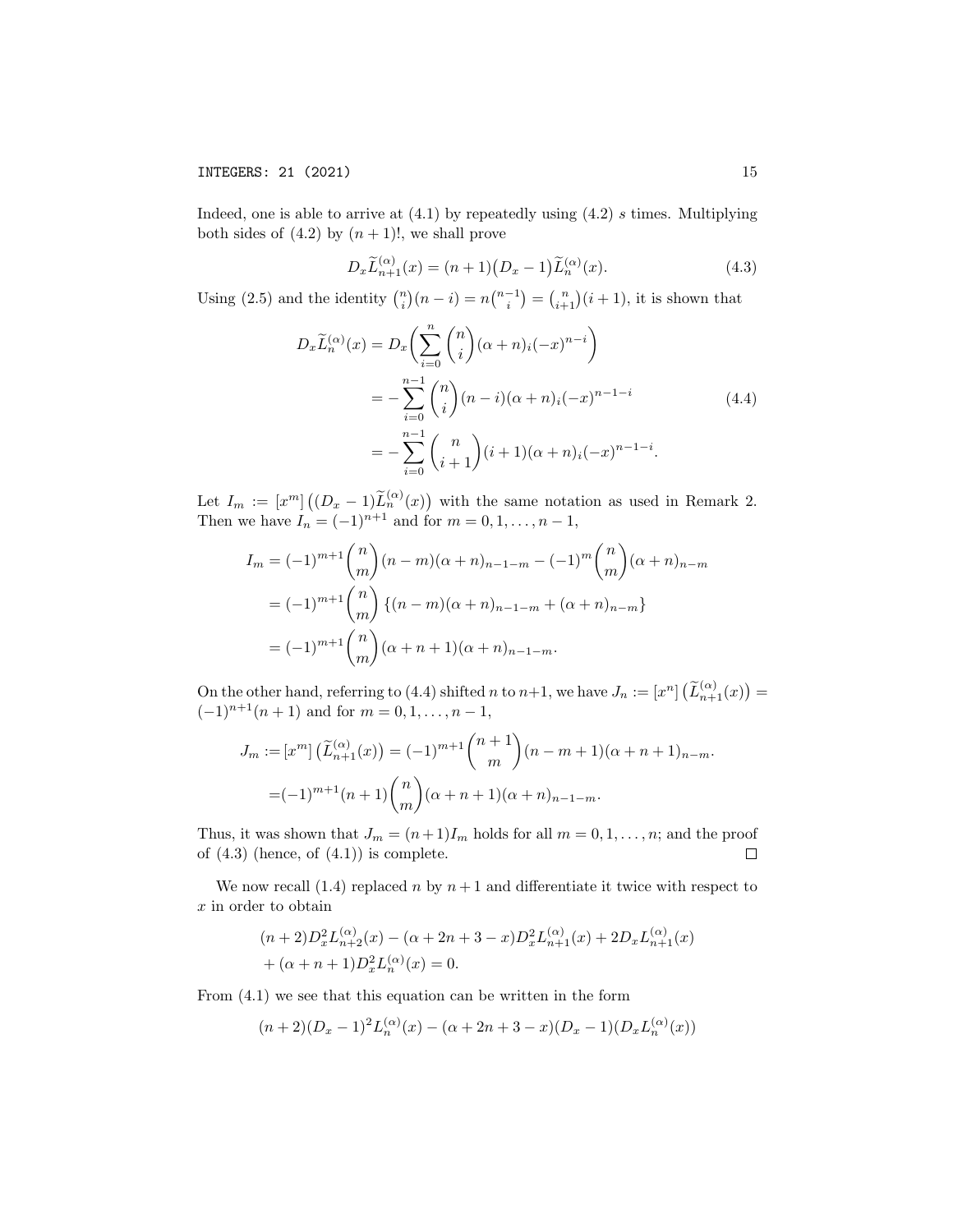$$
+2(D_x-1)L_n^{(\alpha)}(x) + (\alpha + n + 1)D_x^2L_n^{(\alpha)}(x) = 0,
$$

which is exactly the same as

$$
xD_x^2 L_n^{(\alpha)}(x) + (\alpha + 1 - x)D_x L_n^{(\alpha)}(x) + nL_n^{(\alpha)}(x) = 0.
$$
 (4.5)

Hence, it was shown that  $L_n^{(\alpha)}(x)$  is the solution of the Laguerre equation (1.6).

Incidentally, by shifting n to  $n + 1$  in (2.6) (iv) and using (4.1) we get

$$
(n+1)L_{n+1}^{(\alpha)}(x) = (xD_x + (\alpha + n + 1 - x))L_n^{(\alpha)}(x),
$$
\n(4.6)

which may be much more convenient than  $(1.4)$  as recursion formulas, because  $L_{n+1}^{(\alpha)}(x)$  can be obtained directly from  $L_n^{(\alpha)}(x)$  without any knowledge of  $L_{n-1}^{(\alpha)}(x)$ . By the way, differentiating both sides of  $(4.6)$  with respect to x and using  $(4.1)$ , we can deduce the same equation as (4.5).

By the same strategy as the above, we replace k by  $k+2$  in  $(3.7)$  (ii) and differentiate it four times with respect to x. Then, by using  $(4.1)$  it is also possible to obtain a linear differential equation of the fourth order satisfied by these polynomials with the form of

$$
\sum_{i=0}^{4} a_i(x) y^{(i)}(x) = 0.
$$

Here note that  $a_0(x)$  is a real number, but the others are linear or quadratic polynomial functions. Because of the reason that the expressions of these polynomial coefficients are rather lengthy and complicated to mention here, we wish to omit further details about this equation.

#### References

- [1] T. Agoh, Recurrences for Bernoulli and Euler polynomials and numbers, Expo. Math. 18 (2000), 197–214.
- [2] T. Agoh, Shortened recurrence relations for generalized Bernoulli numbers and polynomials, J. Number Theory 176 (2017), 149–173.
- [3] T. Agoh, On shortened recurrence relations for Genocchi numbers and polynomials, Integers  $20$  (2018),  $\#A70$ .
- [4] T. Agoh, A new property of Appell sequences and its application, *Integers* 21 (2021), #A42.
- [5] T. Agoh and K. Dilcher, Shortened recurrence relations for Bernoulli numbers, *Discrete Math.* 309 (2009), 887–898.
- [6] G. Arfken, Hermite Functions in Mathematical Methods for Physicists, 3rd ed. Orlando, FL, Academic Press, 1985.
- [7] M. Davidson, G. Olafsson, and G. Zhang, Laguerre polynomials, restriction principle, and ´ holomorphic representations of  $SL(2, \mathbb{R})$ , Acta Appl. Math. 71 (2002), 261-277.